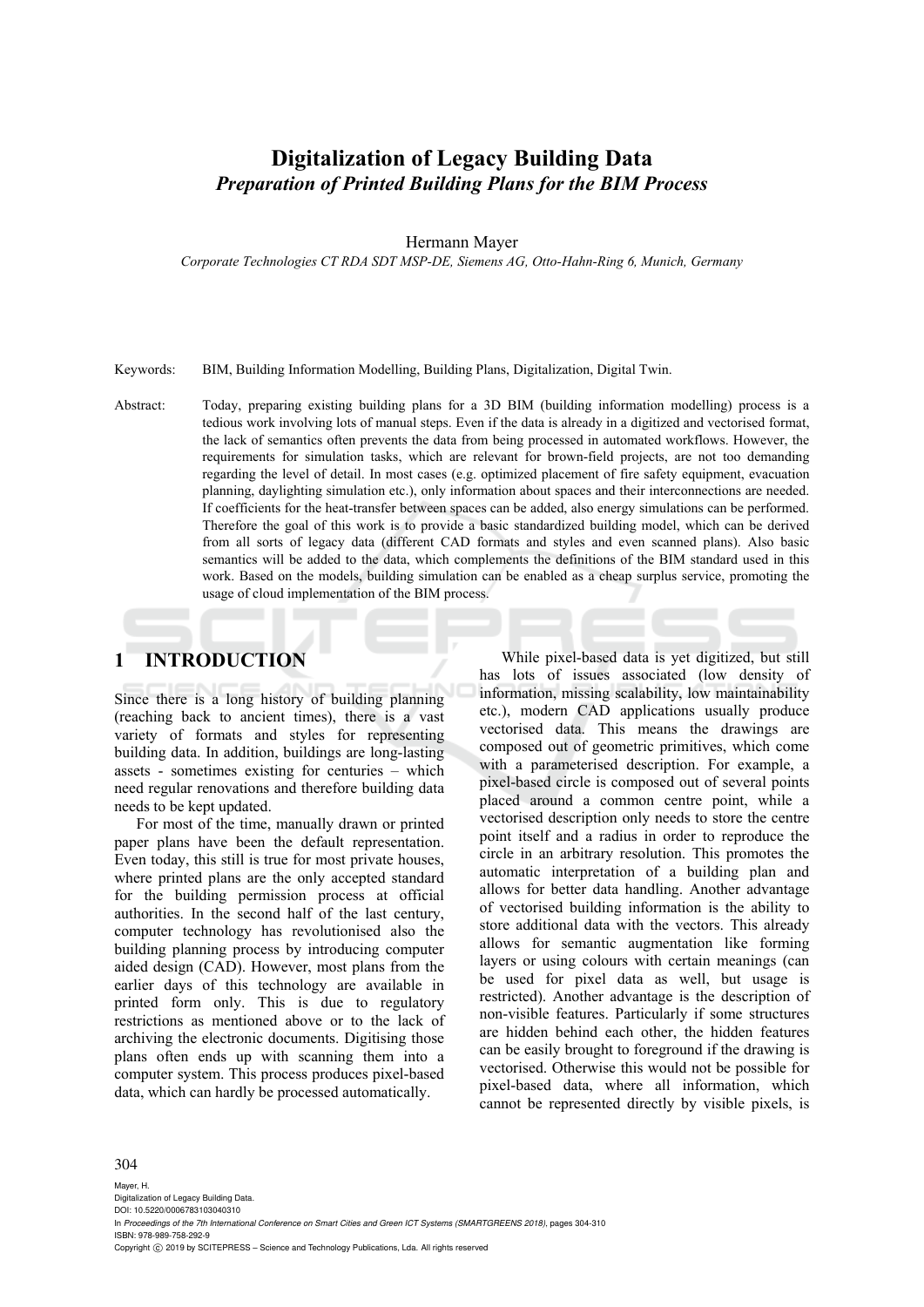lost. However, there are still lots of challenges associated with vectorised data as well. One of the most common issues with vectorised data is the interpretation of formats. Pixel-based data can be interpreted quite easily by data processing applications, at least as long as it is not compressed (like gif or jpeg images). When it comes to vectorised formats, readability often requires sophisticated algorithms (like for rendering .pdf or .svg) or formats are restricted to applications of certain vendors (like the AutoDesk .dwg format). In addition, the semantic annotation of features is often user-specific and there is no standardized process for its interpretation.

In order to solve the latter challenge, a standardized format for storing semantic information was established by the introduction of BIM building information modelling (Eastman, 2011). It describes the Industry Foundation Classes (IFC) as a standard for hierarchical data storage (Liebich, 2006). Although this methodology solves a lot of the former issues, it comes with some new challenges like ambiguities and missing structures for simulation data.

BIM does not necessarily force the author to add semantics in an extent, which is needed to derive dedicated models from the format (e.g. for fire detector placement or evacuation simulation). Additional semantics like room usage, occupancy or connectivity of accessible areas has to be derived by downstream processes – as discussed below. This information is not stored directly inside the BIM model in order not to break compatibility with general BIM CAD solutions. An important feature still missing in BIM is the definition of common interfaces to real-time data (Mayer, Frey, 2014).

### **2 QUALITY OF DATA**

Typically the quality of data has improved during the development of new standards for building plans as described above. Particularly the introduction of electronic data processing and the establishment of international standards promoted the evolution of consistent formats, which are easy to interpret.

#### **2.1 Pixel Data**

Starting with paper scans the quality of raw data after digitisation depends on the resolution and overall quality of scanning and photography devices. Some plans (particularly older ones) might be afflicted by stains and wrinkles. Resulting artefacts

might be reduced by post-processing algorithms like opening, closing or smoothing. However, usually not all of the artefacts can be eliminated by these procedures and some missing or erroneous data has to be replaced in later processing stages.

Vectorising pixel data is a complex task of its own. Most applications try to reconstruct a set of known geometric primitives from the pixels. For example, pixels constituting a straight line will be replaced by a parametric description of the line. This reconstruction stage is usually not uniquely defined. For example it might not be clear for some artefacts, of which primitive they are a part of. Also interruptions within straight lines can be interpreted differently: new line, same line but missing parts, dashed line? etc. Unlike the original intention of the author is known, reconstructing vector data from the pixels is usually not unambiguous.

Regarding formats, it is not always clearly defined if they contain pixel data or vectorized data. For example the well-known .pdf format may contain vectorized structures as well as pixel data. If relevant parts of the .pdf file are still not vectorized, the .pdf should be converted into an image and fed into the vectorization process. In the subsequent sections, we assume .pdf files contain a vectorized version of the relevant data.

### **2.2 Vector Data**

Even if the data is vectorised already, different issues regarding data quality might occur. One typical challenge when interpreting vectorised data is the resolution of ambiguities. As mentioned above there are lots of completely different formats for storing vector data, all of them providing different ways of describing geometric primitives. For example, there are very different variants to describe a circular or ellipsoid primitive. As depicted in fig. 1 from left to right: one alternative is providing a centre point and a radius, the next option is to discretise the circular outline by linear chords or tangents. Yet another alternative is constructive geometry, where a smaller filled white circle is subtracted from a filled black circle or (at the very left of fig. 1) combining arcs to describe a circle.



Figure 1: Four different alternatives of vector circles.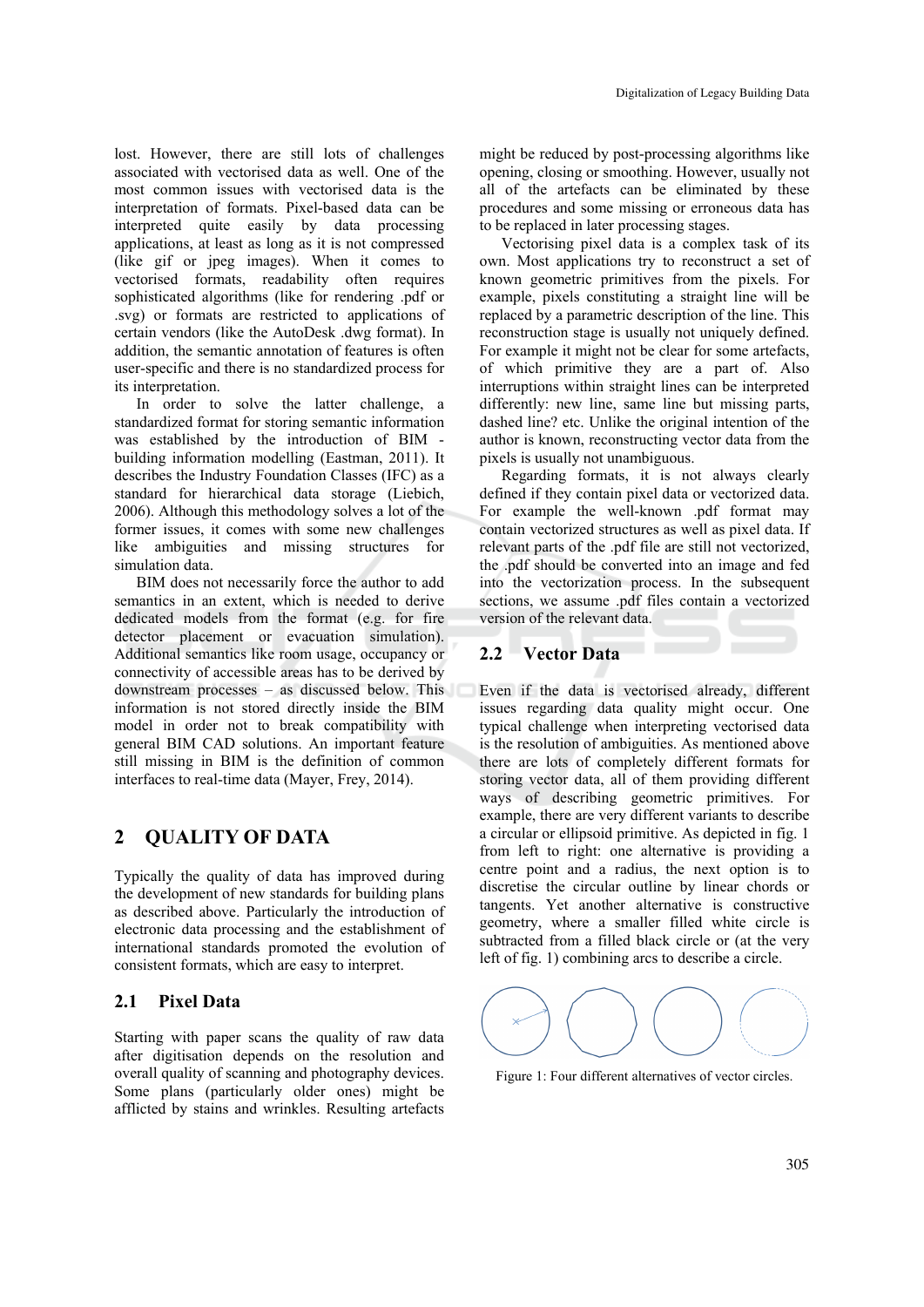Any software which claims to provide a general solution for understanding vectorised data would have to respect all possible alternatives for all relevant primitives. Given the abundance of formats for vector data, this requirement can hardly be met. Therefore a fall-back solution for converters is to offer an interface for pixel-based data as well. That means apart from the vector data, the program processes a pixel-based rendering of the data in parallel. The rendered pixel image can either be provided by the user (to enable individual scaling and pre-processing) or can be produced by the software itself (e.g. by standard .pdf or .svg renderers). Therefore the conversion starts with extracting known vector primitives, while the processing of unknown parts of the image will start by vectorising the pixels in a standardized way for the remaining parts as described in 2.1.

#### **2.3 Semantics**

Even if all corresponding primitives can be reconstructed by the software, all parts still need to be assigned to a certain semantics group (walls, measurement lines, stairs, etc.). If no semantic information is present in the underlying vector format, structures have to be matched individually by patterns (see below). If at least semantic groups are present, but not yet assigned, the process can be improved by deciding a common semantics for each group. Unassigned semantic groups are constituted by entities like layers, hierarchies or geometric attribution (e.g. colour groups, hatching, line weight etc.). While those groups can easily be extracted from original vector data, extraction from vectorised pixel data is not always possible or at least not distinct. While layers are not present at all in this kind of data, different colours and line weights are sometimes hard to differentiate depending on the quality of the pixel data (e.g. line weights or grayscales). The intended semantics of the author might first become clear if the interpretation is done across several floor plans or even several projects of the same author (best practises).



Figure 2: Combination of pixel and vector data.

A special case is the combination of vector data and pixel-based information within the same file. As depicted in fig. 2 for the building plan of a hotel, the hotel rooms have been pasted into the plan from pixel data, while other structures, e.g. the area around the elevator are already vector-based. A direct interpretation of hatching and line weights would lead to inconsistent semantic groups. In addition, if the pixel-based elements are interpreted separately from the vectors, this can lead to duplication of structures (like the walls around the elevator in fig. 2).

#### **2.4 Industry Foundation Classes (IFC)**

In order to overcome the issues when interpreting vectorised or even pixel-based data, BIM establishes a common standard for a certain type of semantics by introducing IFC - Industry Foundation Classes (Laakso, 2012). BIM-IFC is also known as the first open 3D standard for building-specific data representation. Afterwards more dimensions have been added to BIM data representations like time, costs and operational data. However, adding new dimensions to the model also extends the variability of possible representations. For example, if we look again at the circle in fig. 1, all depicted versions can serve as a basis for a 3D cylinder. Again, for the creation of the cylinder, several options exist: e.g. extrusion along a straight line, adding orthogonal facets or creating a rotational solid. In models all possible permutations of varieties might be found. We already proposed some methods to import nonconform IFC files (Mayer, 2012). Apart from geometric primitives, there might be also pixelbased data included in IFC models – so-called point clouds. They can regularly be found in models, which are exported by  $3<sup>rd</sup>$  party applications into IFC. If there is no known representations of proprietary entities in IFC the fall-back solution of most programs is exporting faceted point clouds. This sort of data can also be found if existing buildings are digitised by laser scanners (cf. fig. 3). The task of processing these point clouds is comparable to the vectorisation of pixel-based data as described above. Again, rendering point clouds can be a fall-back solution for the processing of otherwise unhandled 3D formats. In an extreme case, a valid IFC file might contain point clouds only, and therefore, the processability of those files is much worse than the one of vectorised 2D data.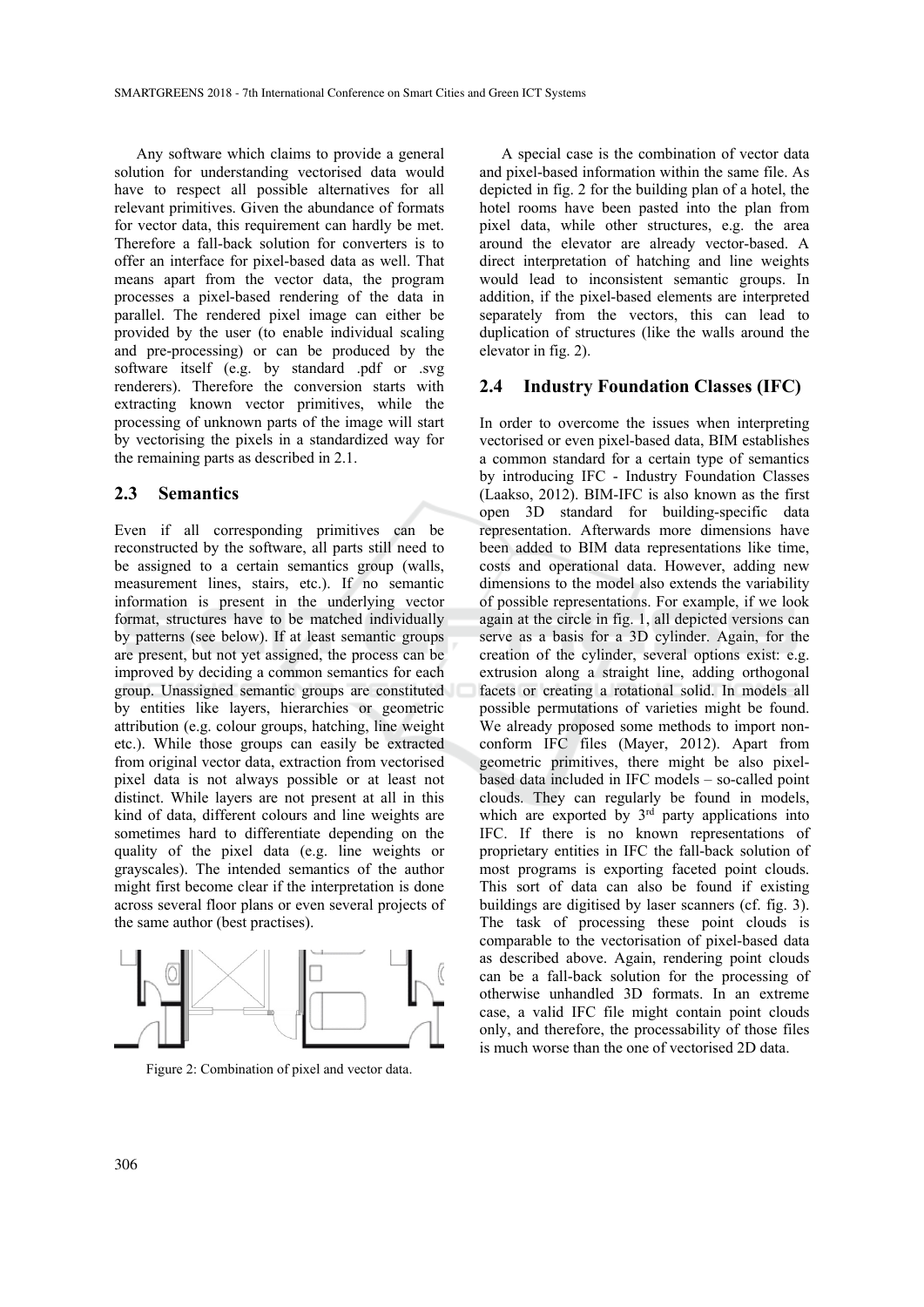

Figure 3: Typical point cloud after scanning a room.

Anyway, even if the geometric primitives of a 3D IFC representation are of perfect quality, other parts of the IFC file can still cause issues. A typical anomaly of an IFC file is the erroneous arrangement of elements in its hierarchy. According to the IFC standard, all elements should be arranged in a treelike structure. However, it does not say anything about the correct position of elements within the hierarchy. Therefore, even directly neighbouring elements might be added to unexpected parts of this hierarchy. For example, an IFC hierarchy usually contains different floors of the building, but elements can be put into arbitrary floors. Therefore, a room might be place inside the correct floor, while all furniture of this room is assigned to the ground floor by adding a corresponding offset – still constituting a valid IFC file. Some elements of the IFC hierarchy might be duplicated for several reasons. Usually, there should be only one building root element, but due to merging several models (e.g. architectural model and MEP – i.e. Mechanical Electrical Plumbing structure) duplicated elements can occur. Therefore some delimiters of a room like dry walls are contained in the architectural node, while other elements like structural walls are contains in the MEP node. Usually there are no references introduced when merging the models. The only way to find neighbouring elements is an exhaustive search, which is computationally expensive. Another issue typically found in IFC files from different vendors is the non-standardized joining of walls. Joining walls is particularly important to detect leak-proof entities (like for energy or smoke simulation).



Figure 4: Different ways of joining walls.

Again, software for automatic model generation has to deal with all relevant versions. As depicted in fig. 4, walls might be joined inclined, straight or overlapping.

Another issue with IFC files is often the wrong or ambivalent utilization of elements. For example dry walls or mobile walls are sometimes modelled as furniture. In contrast, some types of room separators attached to furniture are often modelled even as structural walls. Also the relations of entities as defined in the IFC standard are often not implemented by IFC exporters (e.g. windows should be related to openings, which are contained in walls – but those entities are often found without any semantic relation between each other). Some elements in IFC files are sometimes not even represented by a 3D entity, but just by 2D textures on top of some other elements (e.g. doors painted on walls instead of modelling them in 3D). There are also elements, where IFC itself allows for a lot of options instead of restricting itself to a clear definition. For example stairs can be expressed in large variety of implementations without demanding a clear subset of common features. This is due to the self-evident architect-centric definition of IFC, which neglected at some points the requirements of simulation engineers. Apart from these issues, BIM IFC is a big step towards automatic data processing of building data. Particularly IFC-based databases like the BIM server (van Berlo, 2016 and Taciuc 2016) enable an efficient and integrative management a large amounts of data.

## **3 DATA CONVERSION BLUE**

In order to deal with different qualities of data, we have introduced a semiautomatic process to enable data conversion. The process starts at legacy paper work (.jpeg) and ends with the generation of BIM-IFC models – as depicted in fig. 5.



Figure 5: Conversion workflow.

Apart from legacy data, the workflow also incorporates the processing of 3rd party models. As an example we have chosen AutoDesk Revit to serve as a 3rd party format, since a large variety of models is designed with Revit today. As depicted in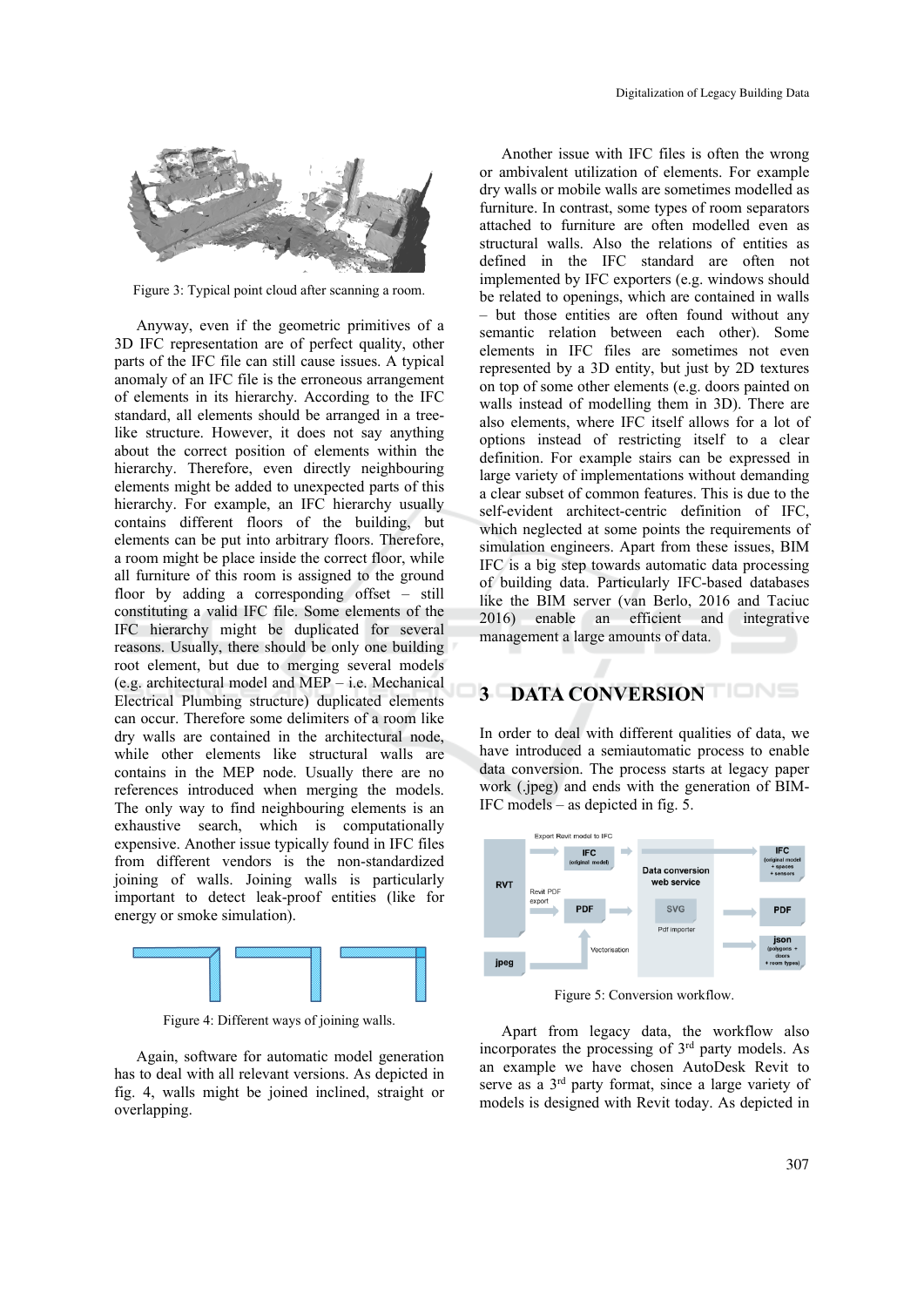fig. 5, general 3rd party models are integrated early in the processing chain. The reason for that is the lack of spatial information in most files (no IFCSPACES defined). Regarding this important feature, existing BIM models without spaces are treated as ordinary vectorised files and converted to .pdf format, which is possible in all commonly used 3D CAD applications. If supported by the  $3<sup>rd</sup>$  party software, we export an IFC model as well, which will be augmented by spaces afterwards. When exporting from 3rd party applications, the user should usually support the conversion process by restricting the export to relevant layers.

The conversion of legacy data is provided by an external vectorisation service. It can be started in batch mode and is therefore able to convert several pages with pre-set parameters consequently. The software detects primitives like lines and circles and can also form semantic groups to some extend depending on the picture quality and distinctiveness of features. For example if there are only two very distinct line types at high quality, the application should be able to detect two semantic groups.

After storing the building data to a .pdf file, it is converted to a .svg file (scalable vector graphics). The advantage of .svg is the better availability of APIs (application programming interfaces).

### **3.1 Automatic Room Detection**

After storing the building data to a .pdf file, it is converted to a .svg file (scalable vector graphics). The advantage of .svg is a higher availability of API interfaces and it is in theory a human readable format, which facilitates testing and debugging. The API extracts the primitives stored in the file and converts them to internal structures of the corresponding programming language. Based on these primitives, the application then searches for certain patterns describing doors. Currently the patterns are fixed, but a more flexible approach of user-defined patterns is under preparation. The pattern for the door describes the arrangement of primitives, which are usually taken by architects to describe this element (e.g. a straight line connected to a quarter arc). In addition, we evaluated neural networks to solve the task of door detection. However, neural networks suffer from a high demand for training data before reliable results can be expected (Abu-Mostafa, 2012). Therefore, they are not well-suited for an application on building data with a limited amount of examples for the same style.

After the doors are detected by pattern matching, they serve as a starting point for detecting the polygonal delimiters of rooms. If the door sill is taken as starting line, it is quarantined for connected lines to be part of the room polygon. As depicted in fig. 6, there are two runs for each direction, starting at the door.



Figure 6: Algorithm to search for room polygons.

The first run connects all points starting at one end-point of the sill. The next point is always connected in a way to form the smallest possible angle. As depicted in fig. 6 (middle) the connection with angle 90° was chosen, while there would have been another alternative constituting 270° (downwards). By using the smallest possible connection, it is guaranteed to intersect with the formed line again after the lowest possible number of steps (black line in fig. 6 right). After one run was completed, the other direction is tested for forming a polygon, again taking the smallest possible angle for connections (red line in fig. 6 right). Since the size of doors is known, an approximate scale of the plan can be determined (by assuming a single door to have a width of  $0.7 \text{ m} - 1.5 \text{ m}$ ). Therefore, the approximate area of polygons can be determined in order to filter off small polygons. Another special case to be treated is the exterior of the building, which is detected by starting at one of the entrances. Once the room detection is completed (all doors are processed), the connectivity of rooms is determined (showing neighbouring rooms in different colours in fig. 7). Connections via stair cases are added by searching for pre-defined patterns for stairs. Again these patterns are fixed right now, but are going to be replaced in future versions by a flexible approach.



Figure 7: Coloured polygons after room detection.

When the polygons are detected, they are merged in order to form rooms according to predefined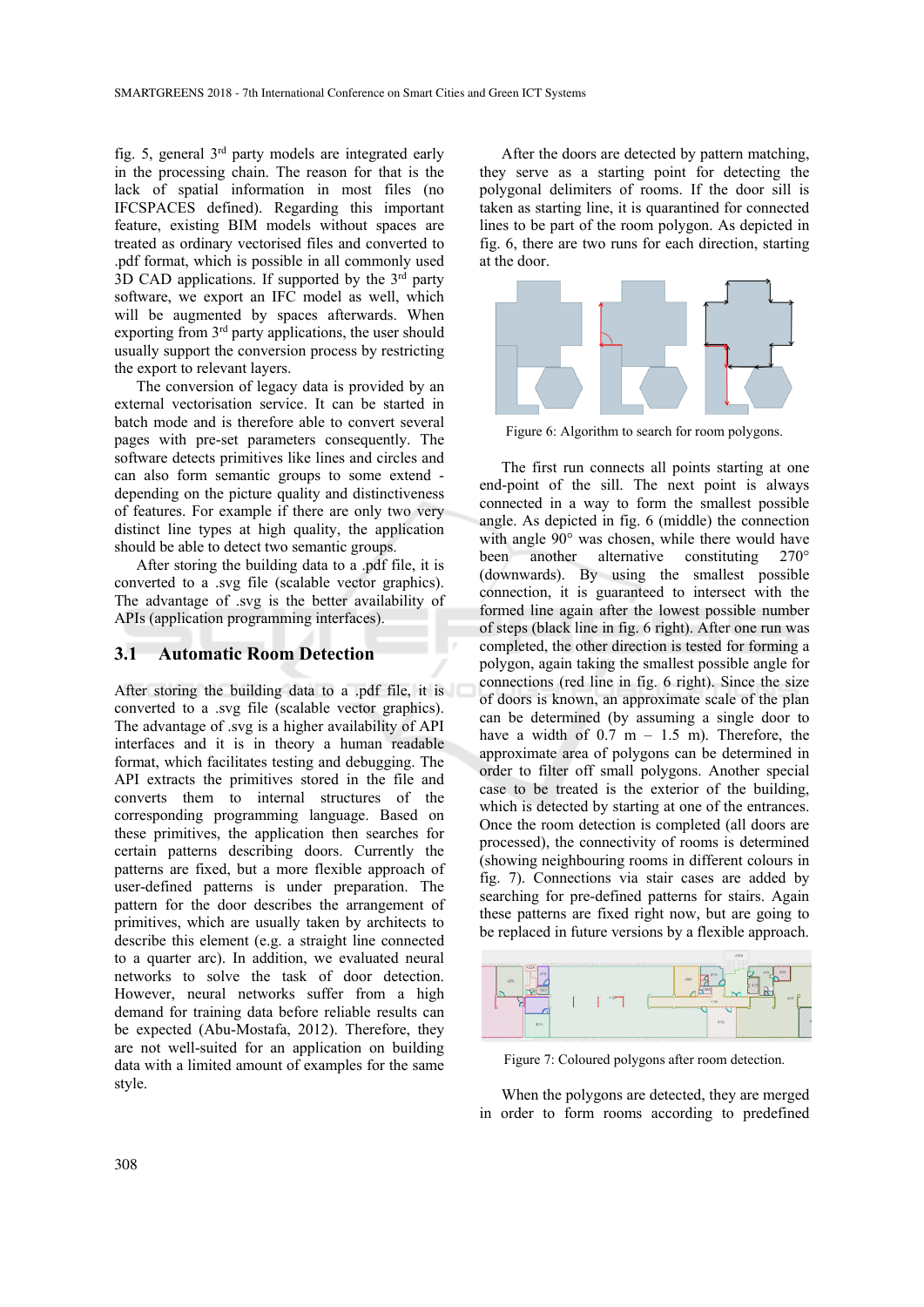rules. One of these rules merges embrasures of doors and windows with the adjourning room. After the room detection algorithm terminates, a 3D model is extruded from the room polygons (fig. 8). The height for extrusion is taken from user-defined parameters.



Figure 8: Extrusion of polygons into a 3D model.

Originally the extrusion also included the generation of walls. However, since the reconstruction of valid BIM IFC walls is hardly possible, and walls are not necessary for most relevant simulation tasks, wall generation is omitted in the current version of the software.

The accuracy and access rate of the room detection depends mainly on the quality of the input. For properly prepared CAD data (with well-defined layers and re-used building blocks like doors), the procedure is quite successful in finding all rooms. There are some issues regarding the handling of stairs, due to their high variability between buildings. We have defined some standard types of stairs - however the whole abundance of design options cannot be covered right now. Regarding the processing of scanned plans, the success rate predominantly depends on the quality of the scans and on the individual pre-processing by the user. Therefore an overall success rate cannot be given or guaranteed without defining further restrictions.

### **3.2 Room Types**

A more important attribute of the detected rooms is their usage type. The usage of a room decides about dependent features like fire safety equipment or occupant evacuation (Mayer, 2014). For the detection of room types we are currently developing a supervised learning suite based on three different features, which uniquely describe the room type. The first feature is the topology of the room, i.e. its arrangement in the building hierarchy. For example, aisles usually are connected to the stair case and to several rooms. Restrooms usually have an entrance area with basins, followed by another room with small cabinets. However, most rooms cannot be classified by topological features alone. Therefore,

as a second feature, rooms are searched for text patterns indicating their usage. Text indicators might be straight-forward like "kitchen" or "office" (in different languages) or indirect like typical family names of persons indicating a cubicle office. Texts are detected by regular expressions (Aho, 1986), which have to be defined by the user. Texts as an indicator have a very high reliability, but since not all variants of building plans contain those texts, a third feature is added for determining room types. Most architects use certain symbols or artefacts to indicate the usage of rooms. If we look again at fig. 2, the usage type as a bedroom is clear from the symbols (beds and nightstands). Additional conclusions can be drawn from context: if a building contains predominantly bedrooms, it is most likely a hotel and the bedrooms are guest rooms. Therefore symbols are a powerful feature found in most plans today. However, formalizing their usage is much more complex compared to texts. Currently we are developing a symbol matching algorithm based on support vector machines (SVM) used for classification (Schölkopf, 2001).



Figure 9: Extrusion of polygons into a 3D model.

While the algorithm works already based on a separate/independent classification of the three features, we are currently preparing an integrated solution. As depicted in fig. 9, some rooms are attributed by several different features: in this example a text feature ("Office") and a symbol feature (office furniture). In the depicted situation, classification can be determined by texts only, since the furniture is not yet added to the symbol table. By distinctly classifying the room as an office by text, the contained symbols can now be added to the symbol table. Later, other rooms with this type of furniture can be classified as offices as well without the need of a textual description. Therefore, connecting the detection of different features in this way, will automatically improve the overall classification quality (self-improving system). As an additional option, the manual classifications of users will be collected and analysed in a central place (via